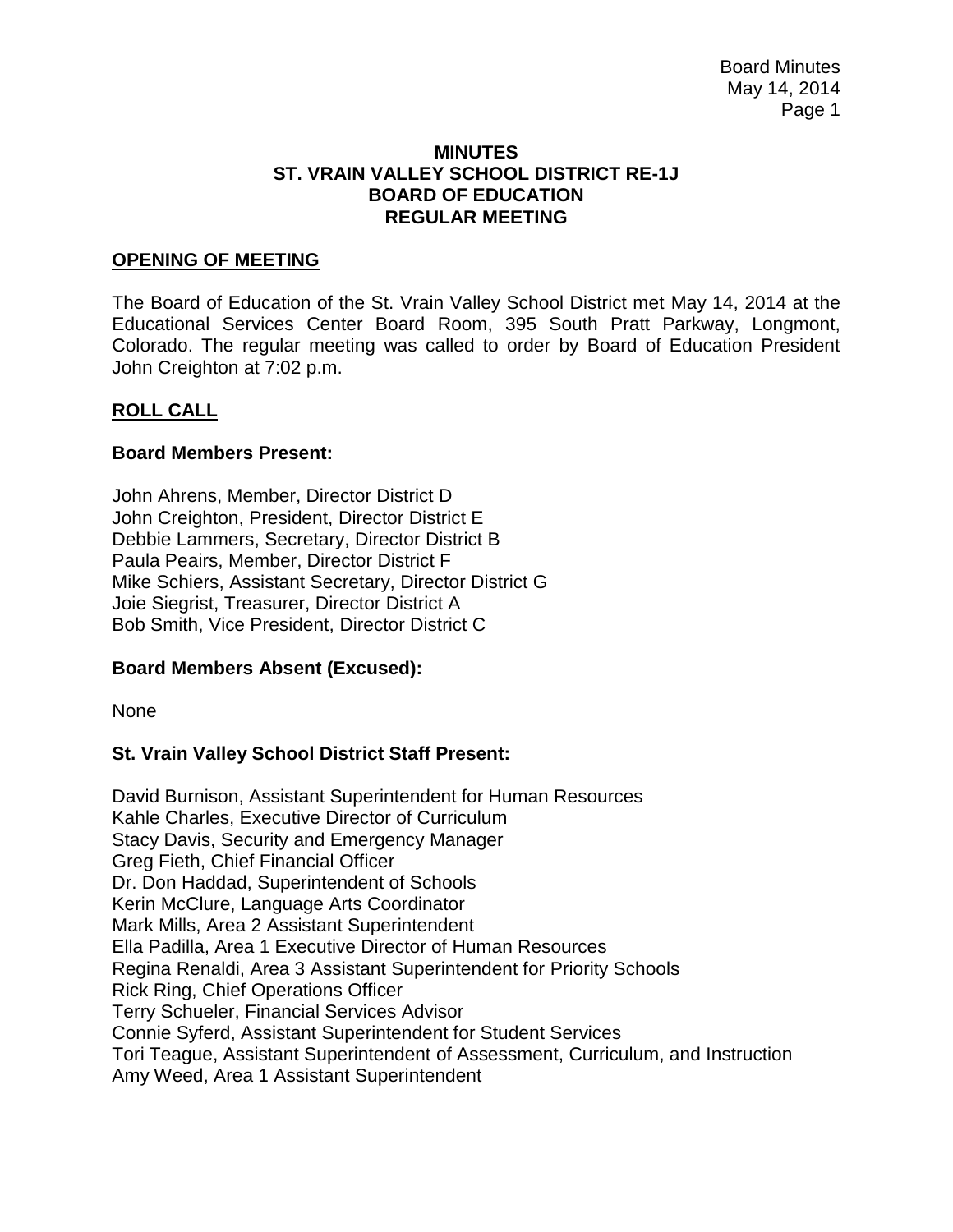# **AMENDMENTS TO THE AGENDA (2.0)**

The Agenda was accepted as presented.

## **AUDIENCE PARTICIPATION (3.0)**

Board President John Creighton introduced Sunrise Lions Club members Herold Schulz, Dale Carr, and Donna Thompson who are all instrumental in organizing the Sunrise Stampede each year. They presented the Board with Sunrise Stampede tshirts to promote the 29th Annual Sunrise Stampede that will be held Saturday, June 7, 2014, at Longmont High School.

The Sunrise Stampede is an annual 2-mile walk/10K run, and has raised \$173,000 to support SVVSD addiction-free programs. Details can be found at [www.sunrisestampede.com](http://www.sunrisestampede.com/) or email Donna at [thompson\\_donna@svvsd.org.](mailto:thompson_donna@svvsd.org)

The Board and Superintendent honored Herold, Dale, and Roger Lange (absent) with Excellence in Education awards for their 29 years of service to the St. Vrain Valley School District. Sunrise Lions will hand the baton over to High Plains Bank for the Sunrise Stampede starting next year.

Carbon Valley Charter Elementary Principal Lisa Gjellum was present to talk about their low third grade TCAP results, and to share with the Board what they are working on during the summer to improve their scores.

### **BOARD RECOGNITIONS/PRESENTATIONS TO THE BOARD & BOARD COMMUNICATIONS/COMMENTS (4.0)**

### **Board Communications**

John Ahrens –

Meetings Attended/Comments:

- Attended the Erie Elementary PTCO Meeting.
- Attended Doing Democracy Day.
- Attended the Education Foundation for the St. Vrain Valley Technology Fair.
- Attended LiveWell Longmont Meeting.
- Attended the Recognition Ceremony.
- Attended the SVVSD Retirement Dinner.
- Attended the Hispanic Education Foundation Banquet.
- Attended Education Foundation for the St. Vrain Valley Tribute to Teachers Dinner.
- Attended an Erie celebration for passing a bond that will build a new police station.
- Attended a ceremony where Mountain View Fire District was presented with a new state-of-the-art fire truck.
- Attended Leadership meeting that Don presented at to recognize school leaders.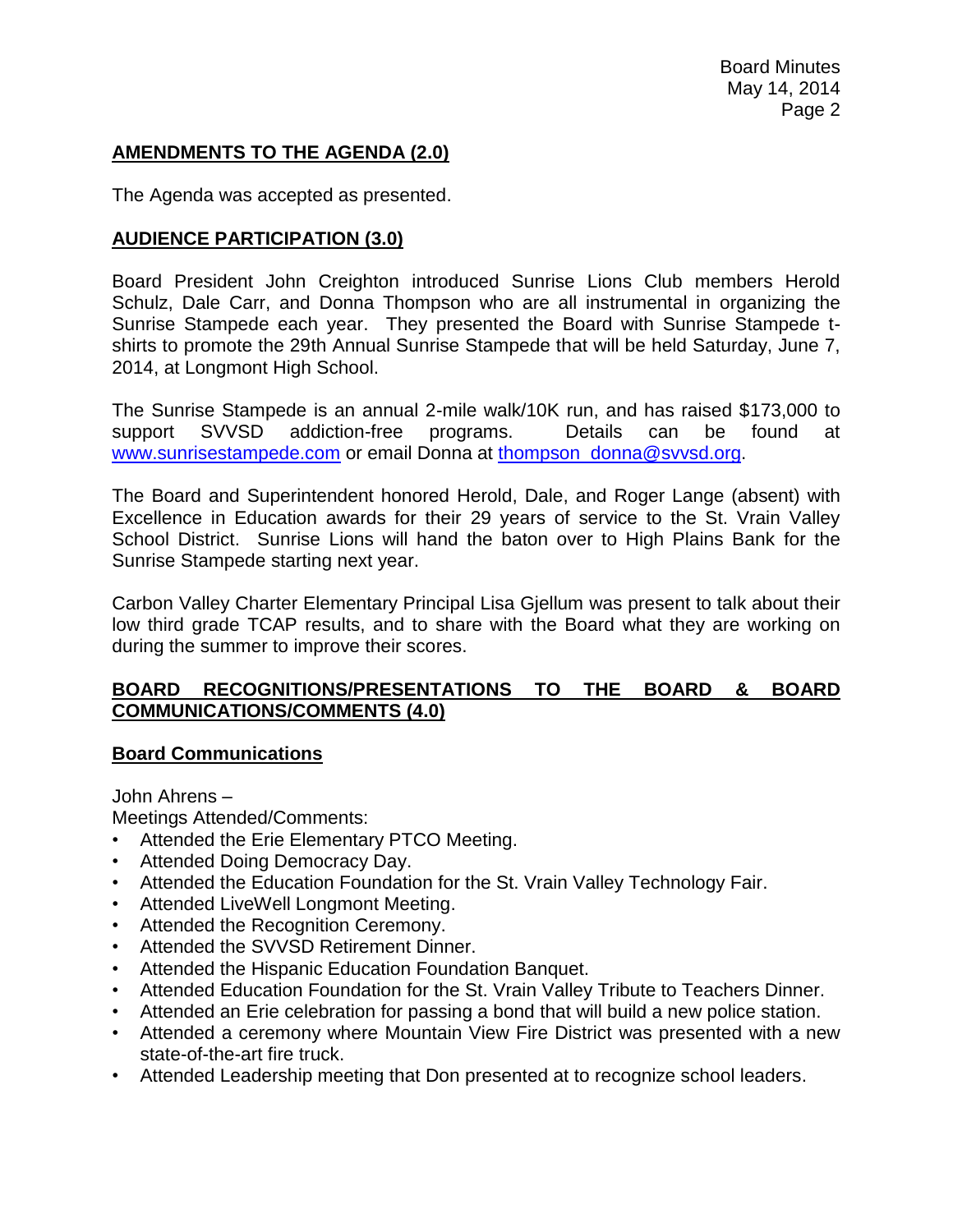- Visited every one of the Erie schools in his district-Erie Elementary Jog-A-Thon raised almost \$10,000.
- Arne Duncan visit-thrilled to have Secretary Duncan recognize all the good work the District is doing.

John Creighton –

Meetings Attended/Comments:

- Attended Timberline PK-8 PTO Meeting.
- Attended Doing Democracy Day.
- Attended Silver Creek Education Foundation Meeting.
- Attended a High School Student Advisory Council Meeting at Silver Creek.
- Attended a Longmont High School Medical & Bioscience dinner honoring the first seniors in the Program.
- Attended the Hispanic Education Foundation Banquet.
- Attended the SVVSD Retirement Dinner.
- Attended Education Foundation for the St. Vrain Valley Tribute to Teachers Dinner.
- Thanked Central Elementary students Stella Newens and Alfred Dworak who are raising money for special causes for the District.
- Thanked all teachers for putting in extra hours to get kids through the school year.
- Thanked Joie Siegrist and her husband Tom for organizing Happy Smackah.
- Attended the St. Vrain Invitational-a lot of exceptional athletes and he appreciates all that it takes to organize a premier running event for St. Vrain.

## Debbie Lammers –

Meetings Attended/Comments:

- $\cdot$  Attended Sunset Middle School  $5<sup>th</sup>$  grade Parent Information Meeting.
- Attended Education Foundation for the St. Vrain Valley Meeting.
- Attended Niwot High School Education Foundation Event.
- Attended Doing Democracy Day.
- Attended a High School Student Advisory Council Meeting at Silver Creek.
- Attended weekly Board Policy Review Committee Meetings.
- Attended CASB Legislative Resolutions Committee Meeting.
- Attended Recognition Ceremony.
- Attended SVVSD Retirement Dinner.
- Attended Hispanic Education Foundation Banquet.
- Attended Education Foundation for the St. Vrain Valley Tribute to Teachers Dinner.
- Attended Burlington Elementary School Carnival.
- Attended Northridge STEM Expo.
- Toured Thunder Valley K-8.
- Attended 5<sup>th</sup> grade track and field at Everly-Montgomery Field.
- Attended Niwot High School girls' soccer playoff game.
- Volunteered at Niwot High School After Prom.
- Thanked all people who were instrumental in organizing the various recognition ceremonies in May.

Paula Peairs –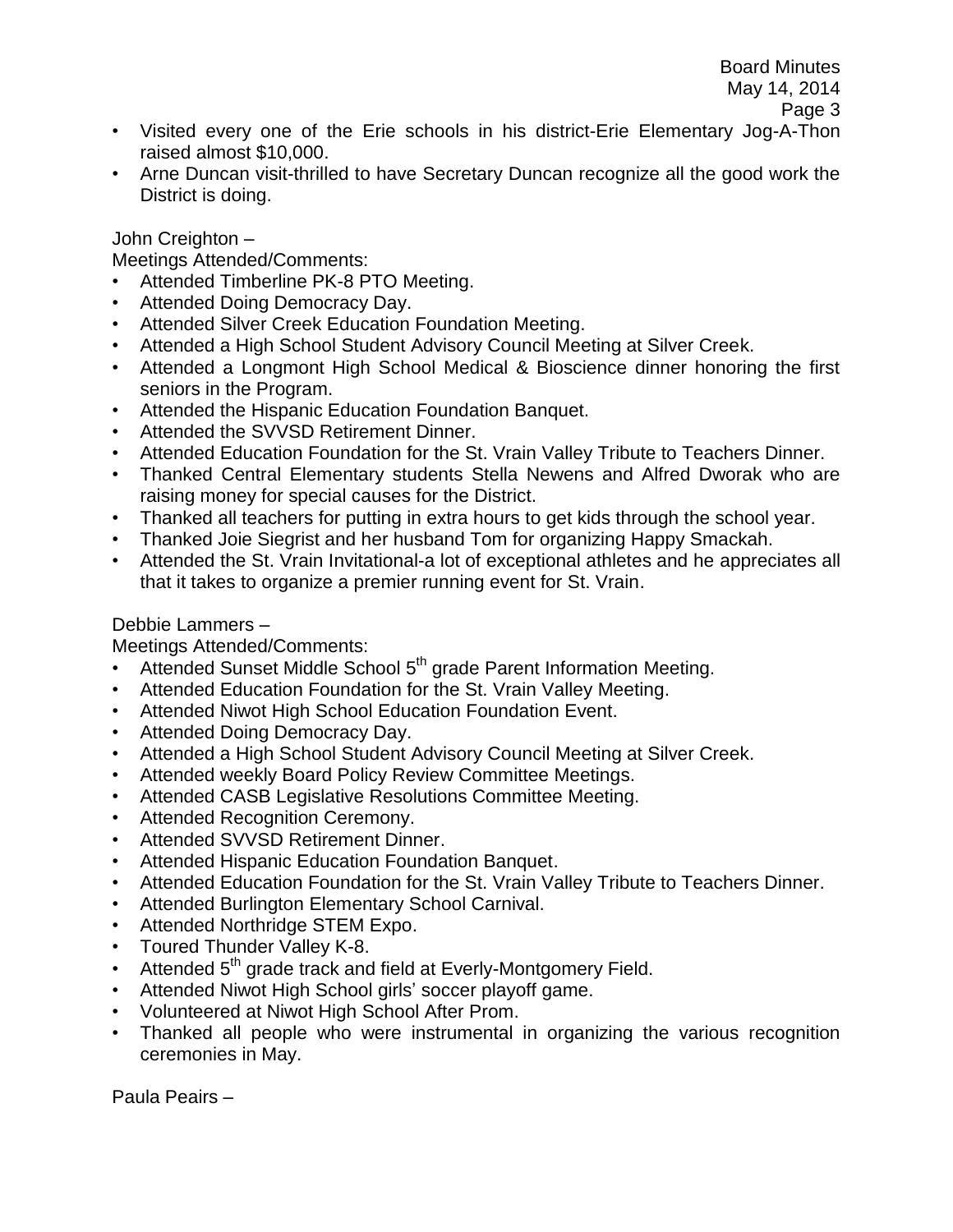Meetings Attended/Comments:

- Attended CBOCES Meeting.
- Attended Education Foundation for the St. Vrain Valley Technology Fair.
- Attended SVVSD Retirement Dinner.
- Attended Education Foundation for the St. Vrain Valley Tribute to Teachers Dinner.
- Attended Hispanic Education Foundation Banquet.
- Attended a High School Student Advisory Council Meeting at Silver Creek.
- Attended weekly Policy Review Committee Meetings.
- Attended BOCES graduation-17 students who persevered hardships to get their diploma-so glad to know this program is available to them.
- Attended Gay/Straight Alliance Meeting at Skyline-will discuss Board policy at Board Retreat in June that relates to this issue.

### Mike Schiers –

Meetings Attended/Comments:

- **Attended Recognition Ceremony**
- Attended SVVSD Retirement Dinner.
- Attended Education Foundation for the St. Vrain Valley Tribute to Teachers Dinner.
- Attended Hispanic Education Foundation Banquet.

### Joie Siegrist –

Meetings Attended/Comments:

- Attended Hygiene Elementary PTO Meeting.
- Attended Finance and Audit Committee Meeting.
- Attended Lyons Elementary PTO Meeting.
- Attended weekly Board Policy Review Committee Meetings.
- Attended high school baseball games.
- Attended middle school track meets.
- Attended Recognition Ceremony.
- Attended SVVSD Retirement Dinner.
- Attended Education Foundation for the St. Vrain Valley Tribute to Teachers Dinner.
- Attended Hispanic Education Foundation Banquet.
- Toured Thunder Valley K-8-thanks to Karen Musick for the tour-beautiful school.
- Met with several principals in her district-heard nothing but positive reports about DTS employees and their support as schools implemented new online testing technology.
- Congratulations to Jane Schein for the  $10<sup>th</sup>$  straight year of being awarded Excellence in Reporting from the Association of School Business Officials on the Comprehensive Annual Financial Report (CAFR).

### Bob Smith –

Meetings Attended/Comments:

- Attended Northridge PTO Meeting.
- Attended Living Well Meetings.
- Attended Education Foundation for the St. Vrain Valley Technology Fair.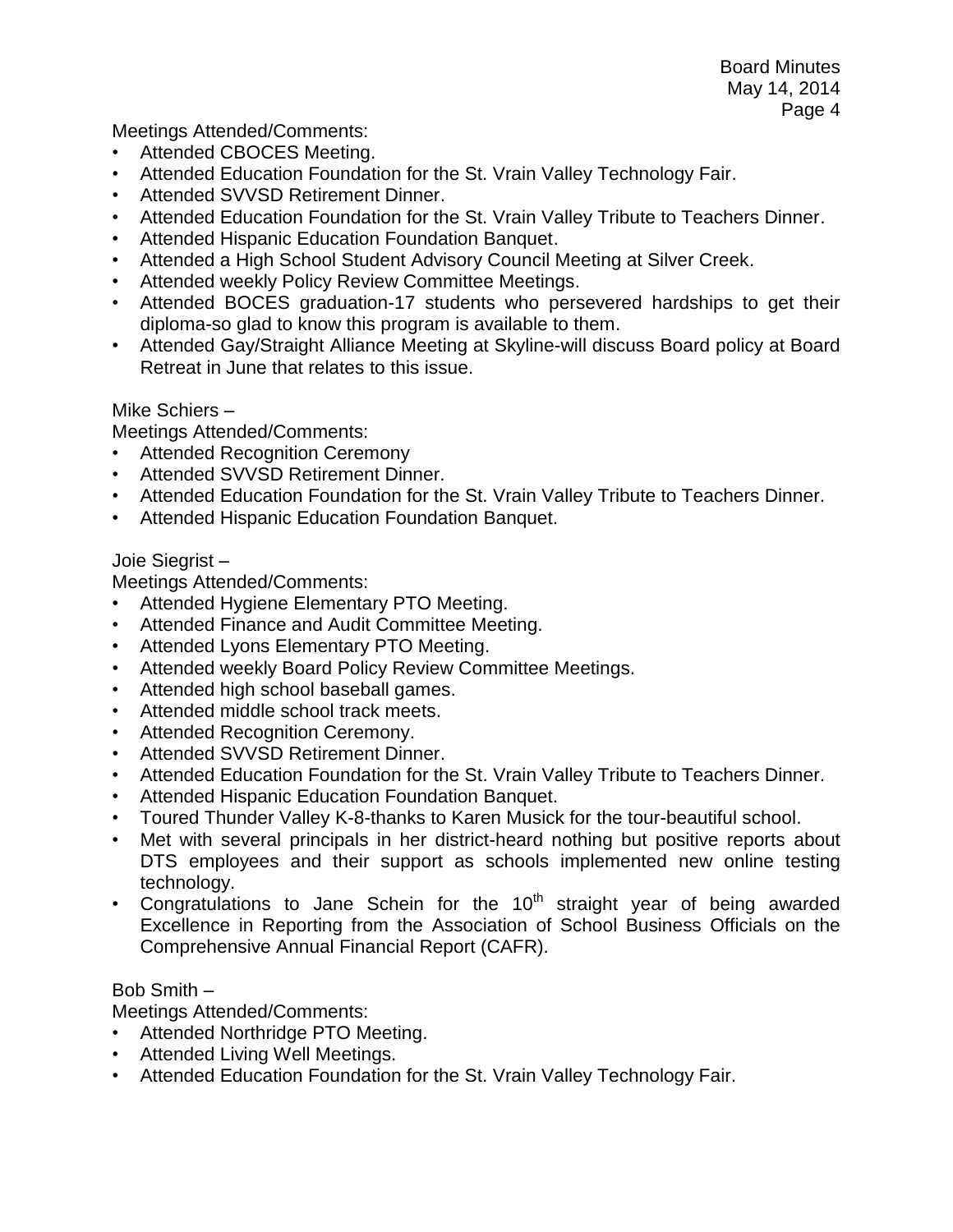- Attended Longmont High School Medical & Bioscience Academy dinner honoring the first seniors of the Program.
- Attended Northridge STEM Expo.
- Attended Recognition Ceremony.
- Attended SVVSD Retirement Dinner.
- Enjoyed the April 30 Board Retreat-a lot of great discussion.
- Attended Education Foundation for the St. Vrain Valley Tribute to Teachers Dinner.
- Attended Longmont City Council meeting to present the 0-3 initiative. Connie Syferd has a follow-up meeting with City leaders in early June.
- Celebrated Mountain View's .18 point increase in TCAP test scores-thanks to Nancy Pitz for laying the ground work for success.
- Attended STEM Science Expo at Trail Ridge Middle School-impressed with telementoring program.
- Attended Northern Colorado School District Workers' Compensation Self-Insurance Pool Board Meeting-Members: SVVSD-85%; Windsor-15%; Estes Park-5%-gave a report on the costs-\$50,000 deductible for St. Vrain.

# **SUPERINTENDENT'S REPORT (5.0)**

- In the process of Advanced Placement testing-large number of students taking the test-thanks to all that are involved in that.
- Arne Duncan visit-great opportunity and very proud of everyone involved in organizing it. Thanks to Matt Wiggins for the great pictures. Thanks to the Operations & Maintenance Department for getting Skyline ready in a short period of time for the visit-gave them a pizza party this week to celebrate.
- Hacker High-Anticipate launching that program in the fall-now have funding from newest partner OtterBox.
- Graduations-thanks to Brian Lamer and his team for the work they are doing to get the high schools ready for graduation ceremonies.
- Tribute to Teachers Awards Banquet-recognized a lot of teachers. Congratulations to the Lyons teachers who were awarded for responding so positively during the flood.
- Retirement Dinner-outstanding event-thanks to the Human Resources Department.
- Attended Hispanic Education Foundation Banquet-record number 260 people attended-thanks to Matt Zavala, Niwot High graduate and HEF President.
- Has scheduled lunch with all the new mayors.
- Looking forward to solidifying additional corporate sponsors to form exciting partnerships with them.
- Congratulations to John Poynton and his team who won top state honors for communication and best website at the COSPRA Awards Conference-SVVSD won the most awards.
- Attended 5th grade field day-it was very successful.
- Meeting with the Board of Directors for the March of Dimes-presentation on 0-3 initiative.
- Congratulations to the graduates of the  $8<sup>th</sup>$  class of Leadership Longmont-200 graduates and growing.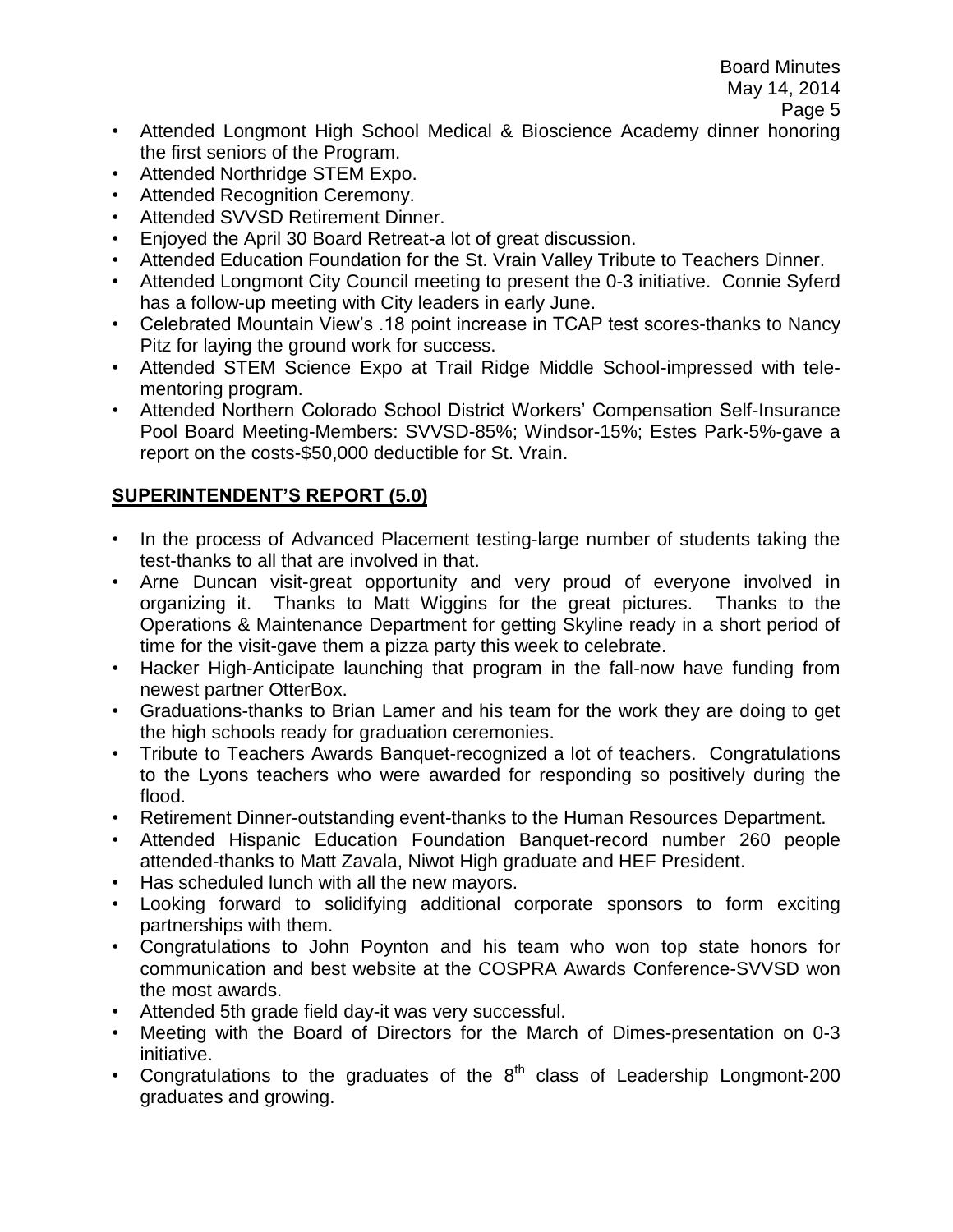- Attended a Social for Grassroots St. Vrain-amazed at the success our parents were and how instrumental their help was to increase state funding and the negative factor buydown.
- Volunteer Recognition Ceremony-outstanding event.
- Talked extensively with Brian Lamer about the Mountain View/Longs Peak Middle School project-very excited about completion.
- Excited about having John Couch, Apple's Vice President for Education here for an interview with Dr. Haddad on Channel 8.
- P-TECH-received approval to proceed from Pathways to Education from Colorado Department of Education.
	- o Met with Colorado Lieutenant Governor Joe Garcia after Skyline event
	- o Awaiting Governor's approval
	- $\circ$  This will be the first P-TECH school west of the Mississippi
	- o Students will earn an Associate's Degree
	- $\circ$  Important for the community to know about this opportunity for our students
- Odyssey of the Mind-Central Elementary student Alfred Dworak visited with Don and was invited to the Arne Duncan event. There are 28 Colorado teams qualified to go to World competition-12 from SVVSD. National champion from Niwot had a perfect score.
- Dr. Haddad thanked Ella Padilla for her leadership in the hiring process for the six new administrators.

# **REPORTS (6.0)**

# **RubinBrown Presentation of GASB Statement No. 68 (6.1)**

Auditors Cheryl Wallace and Matt Marino from RubinBrown presented information outlining the facts and the impact of Governmental Accounting Standards Board (GASB) Statement No. 68. GASB 68 significantly changes accounting and financial reporting for governments participating in defined benefit pension plans, such as PERA. This goes into effect starting July 1, 2014, but not reporting it until the end of fiscal year 2015. Greg Fieth will keep the Board up-to-date as more specifics become available.

# **CONSENT ITEMS (7.0)**

Debbie Lammers moved to approve Consent Agenda Items 7.1 through 7.8. John Ahrens seconded.

- 1. Approval: Staff Terminations/Leaves
- 2. Approval: Staff Appointments
- 3. Approval: Approval of Minutes for the April 9, 2014 Regular Meeting; the April 16, 2014 Executive Session, the April 23, 2014 Televised Study Session, and the April 30, 2014 Board Retreat
- 4. Approval: Approval of 2014-2015 Administrator Contracts
- 5. Approval: Substitute Teachers that Taught Over 500 Hours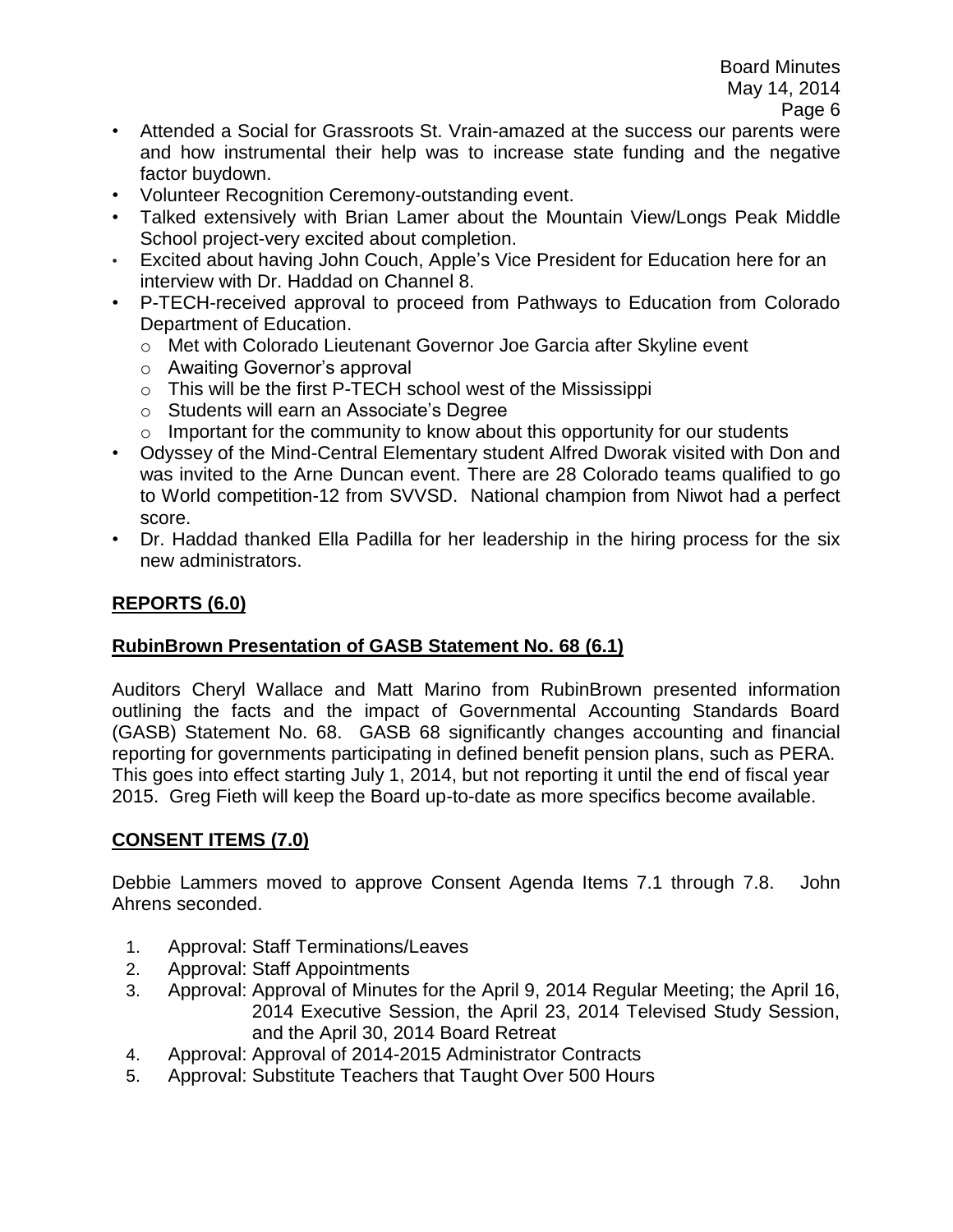- 6. Approval: Approval of Construction Manager/General Contractor(CMGC)-Central Elementary Preschool Playground Expansion Project
- 7. Approval: Approval of Construction Manager/General Contractor (CMGC)-Longs Peak 5<sup>th</sup> Grade Playground & Interior Improvements Project
- 8. Approval: Approval of Construction Manager/General Contractor (CMGC)-2014 Portable Classrooms Site & Utilities Project

The motion carried by unanimous roll call vote: [John Ahrens, yes; John Creighton, yes; Debbie Lammers, yes; Paula Peairs, yes; Mike Schiers, yes ; Joie Siegrist, yes; Bob Smith, yes].

# **ACTION ITEMS (8.0)**

# **Approval of Appointment of Principal for Niwot High School (8.1)**

Debbie Lammers moved that the Board of Education approve the appointment of Mr. Eric Rauschkolb for Principal of Niwot High School, effective July 1, 2014. Paula Peairs seconded.

Ella Padilla reported that he received his Bachelor of Arts in Spanish from Wheaton College. He then went on to receive his Masters of Educational Leadership from the University of Dayton. Mr. Rauschkolb then attended Kent State to complete coursework for his superintendent licensure. Mr. Rauschkolb has nine years of experience as a high school administrator. For the last four years, he has served as Principal of Streetsboro High School in Streetsboro, Ohio. Prior to this, he spent five years as the Assistant Principal of Cuyahoga Falls High School. Before becoming an administrator, he was a high school Spanish teacher for seven years. Mr. Rauschkolb was unable to attend the Board meeting.

Board member Debbie Lammers was pleased to meet Eric and his wife, Kate, when he was introduced to the Niwot community on May 2.

The motion carried by unanimous roll call vote: [John Ahrens, yes; John Creighton, yes; Debbie Lammers, yes; Paula Peairs, yes; Mike Schiers, yes; Joie Siegrist, yes; Bob Smith, yes].

## **Approval of Appointment of Assistant Principal for Olde Columbine High School (8.2)**

Bob Smith moved that the Board of Education approve the appointment of Mr. Allen Golden for Assistant Principal to Olde Columbine High School, effective July 1, 2014. John Ahrens seconded.

Ella Padilla reported that he received his Bachelor's degree in History with a Business minor from Adams State College. His Master's degree, in Secondary Education with a focus in Social Studies, was earned from Adams State College. Currently, he is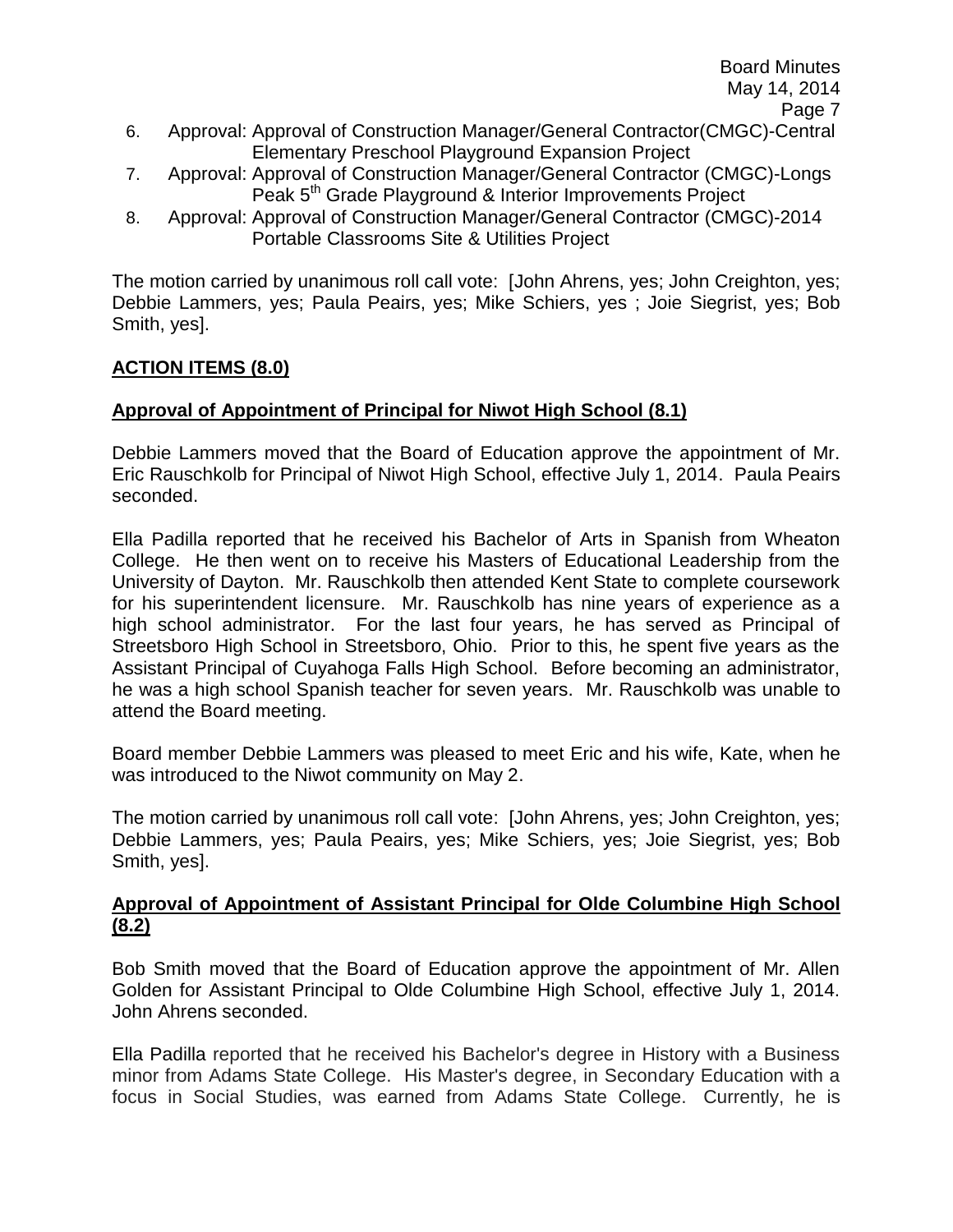working on his Doctorate in Curriculum and Instruction at the University of Denver and hopes to complete it in 2017. His teaching career has spanned from grades 7th through 12th where he taught both Social Studies and Math. Currently, he is the high school counselor and Director of the Alternative School at Cedaredge High School in Cedaredge, Colorado. Recently, Mr. Allen was the co-author of the Legacy Grant. The three-year grant is designed to bring greater AP course offerings into the school partnership with Paonia Jr/Sr School. The grant begins Spring 2014.

Mr. Golden was unable to attend the Board meeting.

The motion carried by unanimous roll call vote: [John Ahrens, yes; John Creighton, yes; Debbie Lammers, yes; Paula Peairs, yes; Mike Schiers, yes; Joie Siegrist, yes; Bob Smith, yes].

### **Approval of Appointment of Principal for Indian Peaks Elementary School (8.3)**

Bob Smith moved that the Board of Education approve the appointment of Mrs. Kathi Jo Walder for Principal of Indian Peaks Elementary School, effective July 1, 2014. Joie Siegrist seconded.

Ella Padilla introduced Kathi Jo Walder and reported that she received her Bachelor's degree in Elementary Education from the University of Wyoming. Her Master's degree in Educational Leadership was earned from the University of Northern Colorado. Her teaching career has spanned from kindergarten through sixth grade in Wyoming, Montana, Hawaii and in the St. Vrain Valley Schools. She also served as Assistant Principal for six years in Hawaii.

Following her teaching career, she worked in the Office of Professional Development helping to support new teachers and leading professional development throughout our District. Most recently, Kathi Jo served as Associate Principal at Timberline PK-8. She was an integral part in combining three St. Vrain schools into the newly created Timberline PK-8. Prior to her work at Timberline she served as Principal at Spangler and Loma Linda.

Kathi Jo introduced her family and stated how excited she was to start her new position with the Indian Peaks community.

The motion carried by unanimous roll call vote: [John Ahrens, yes; John Creighton, yes; Debbie Lammers, yes; Paula Peairs, yes; Mike Schiers, yes; Joie Siegrist, yes; Bob Smith, yes].

#### **Approval of Appointment of Associate Principal for Timberline PK-8 (8.4)**

Bob Smith moved that the Board of Education approve the appointment of Mr. Brendon Schwirtz as Associate Principal for Timberline PK-8, effective July 1, 2014. John Ahrens seconded.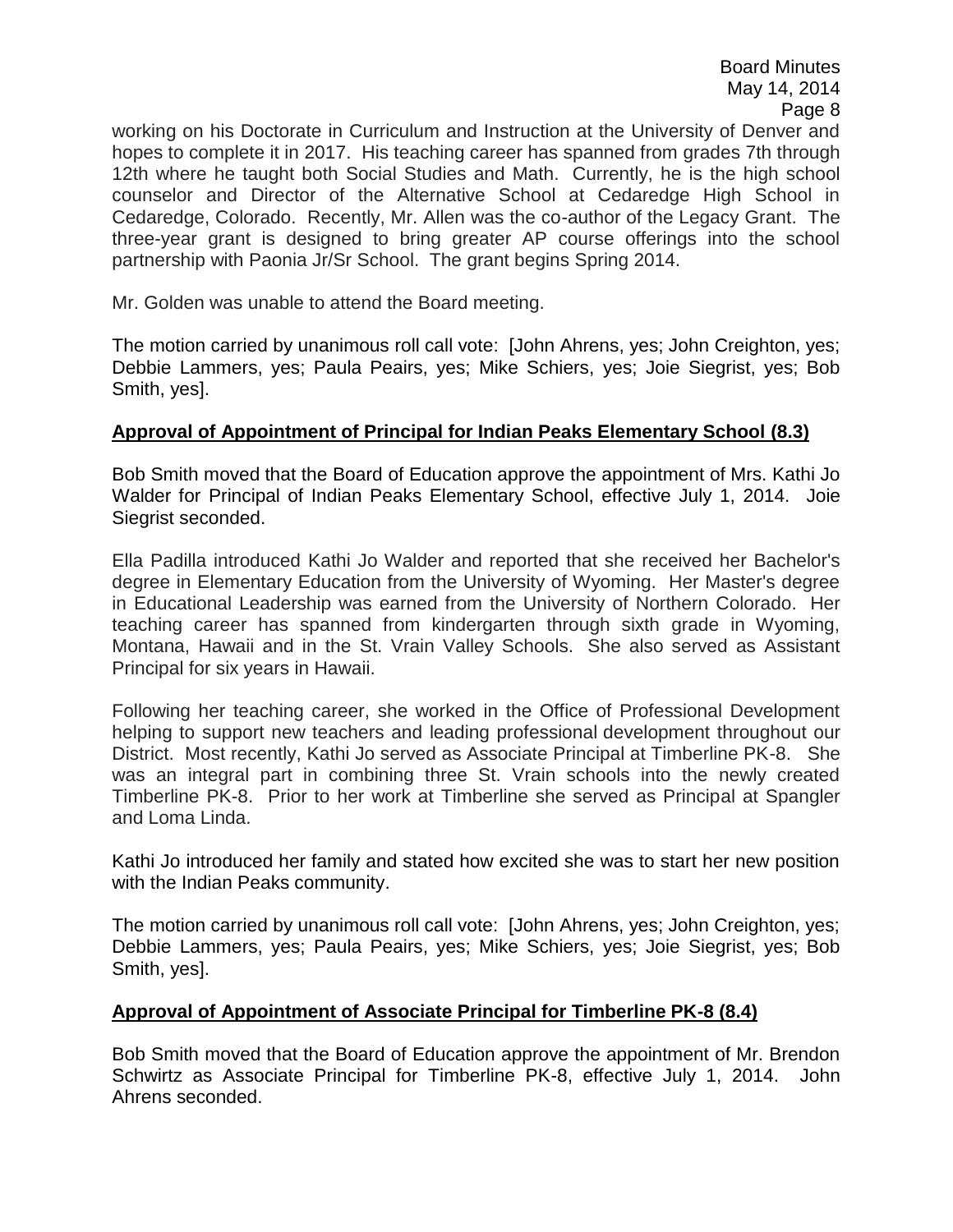Ella Padilla reported that, for four years, Mr. Schwirtz taught Math and Science in the coffee region of Colombia, South America. After his time in Colombia, he returned to the United States to pursue his administrative license at the University of Minnesota. He has served at a variety of schools, in various roles including 6th grade teacher, K-5 science specialist, dean of students, and assistant principal. In 2012, he became the principal at Willow Lane Elementary in White Bear Lake, Minnesota, and has been there for the past two years. Mr. Schwirtz attended the University of Minnesota where he earned his Bachelor's in Elementary Education and his Master's in Education.

Mr. Schwirtz was unable to attend the Board meeting.

The motion carried by unanimous roll call vote: [John Ahrens, yes; John Creighton, yes; Debbie Lammers, yes; Paula Peairs, yes; Mike Schiers, yes; Joie Siegrist, yes; Bob Smith, yes].

### **Approval of Appointment of Principal for Centennial Elementary School (8.5)**

Mike Schiers moved that the Board of Education approve the appointment of Dr. Shirley Jirik for Principal of Centennial Elementary School, effective July 1, 2014. Debbie Lammers seconded.

Dr. Jirik attended the University of Northern Colorado where she earned her Bachelor's in Psychology with a minor in Early Childhood Development. She then went on to receive her Master's in Special Education and her Doctorate in K-12 Educational Leadership with an emphasis in Response to Intervention.

For the past two years, Dr. Jirik has been the Coordinator for Response to Intervention for St. Vrain. Prior to her years in St. Vrain, she served eight years in Windsor School District as the RTI Coordinator and Special Education Teacher.

Dr. Jirik introduced her family members, and was so honored for the opportunity to serve St. Vrain in a new capacity.

The motion carried by unanimous roll call vote: [John Ahrens, yes; John Creighton, yes; Debbie Lammers, yes; Paula Peairs, yes; Mike Schiers, yes; Joie Siegrist, yes; Bob Smith, yes].

### **Approval of Appointment of Principal for Erie Elementary School (8.6)**

John Ahrens moved that the Board of Education approve the appointment of Ms. Lauren Eker as Principal of Erie Elementary School, effective July 1, 2014. Paula Peairs seconded.

Ella Padilla introduced Lauren Eker and reported that she received her Bachelor's degree in Elementary Education from University of Wyoming. She then went on to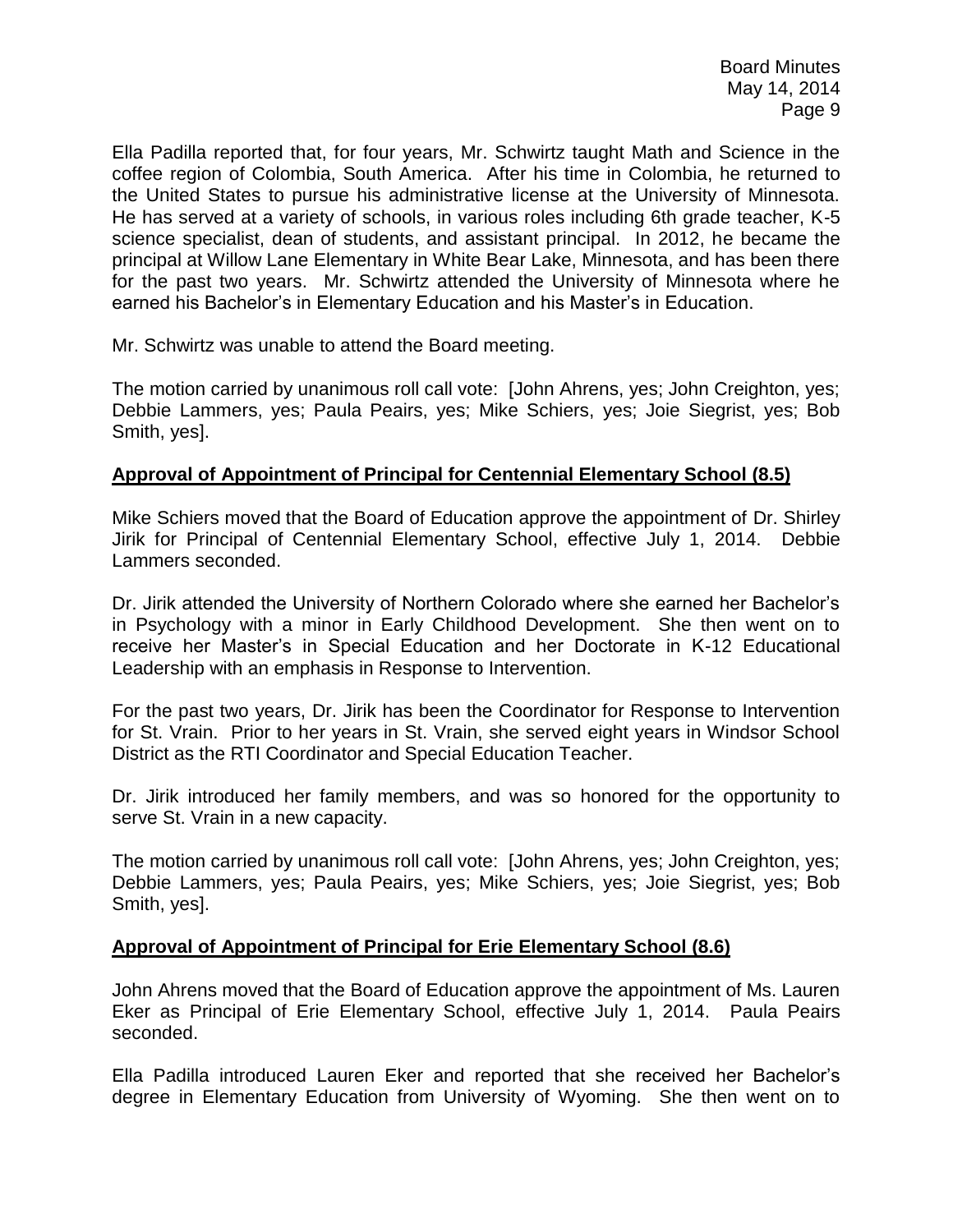receive her Master's degree in Educational Leadership from Colorado State University. She has taught elementary grades 2, 3, and 4 for 13 years. From 2009 – 2013, Ms. Eker was the Assessment Coordinator for St. Vrain. Lauren was instrumental in the development and implementation of a comprehensive district formative assessment program. She has provided support to teachers and schools in data analysis, formative assessment implementation, and Tier 1 instruction and intervention. Currently, she serves as the Assistant Principal at Black Rock Elementary.

Lauren introduced her family, and is excited for the opportunity to serve as a Principal at Erie Elementary and to have the chance to live and work in Erie.

The motion carried by unanimous roll call vote: [John Ahrens, yes; John Creighton, yes; Debbie Lammers, yes; Paula Peairs, yes; Mike Schiers, yes; Joie Siegrist, yes; Bob Smith, yes].

## **Approval of Aspen Ridge Preparatory Contract (8.7)**

Bob Smith moved that the Board of Education approve the 2014-2016 contract with Aspen Ridge Preparatory School. Joie Siegrist seconded.

Terry Schueler reported that, on June 26, 2013, charter school documents were standardized to revise the terms to three years, with the exception of Aspen Ridge Preparatory whose contract term was one year.

Aspen Ridge has successfully completed its final year of its initial three-year term, and the District would like to consider the renewal of Aspen Ridge's subsequent contract for a two-year term, resulting in all charter contracts becoming subject to renewal in 2016.

These revisions have been reviewed and approved by District legal counsel. This contract was discussed with the Board at the April 23, 2014 Televised Study Session. The only changes from the April 23, 2014 version are noted on the redline version as presented. These changes are to clarify that the Aspen Ridge Preschool is a private preschool and not subject to oversight by the District.

The motion carried by unanimous roll call vote: [John Ahrens, yes; John Creighton, yes; Debbie Lammers, yes; Paula Peairs, yes; Mike Schiers, yes; Joie Siegrist, yes; Bob Smith, yes].

### **Approval of Secondary Language Arts Textbook Adoption (8.8)**

Bob Smith moved that the Board of Education approve the adoption and purchase of *Collections*, Houghton Mifflin Harcourt, 2015, for secondary language arts; that the Board of Education approves a purchase contract to Houghton Mifflin Harcourt for these materials not to exceed \$746,000.00 in FY14, based on the estimated student enrollment for 2014-15; and, that the Board of Education approve a purchase contract to OverDrive for the purchase of digital resources not to exceed \$727,000.00 in FY14.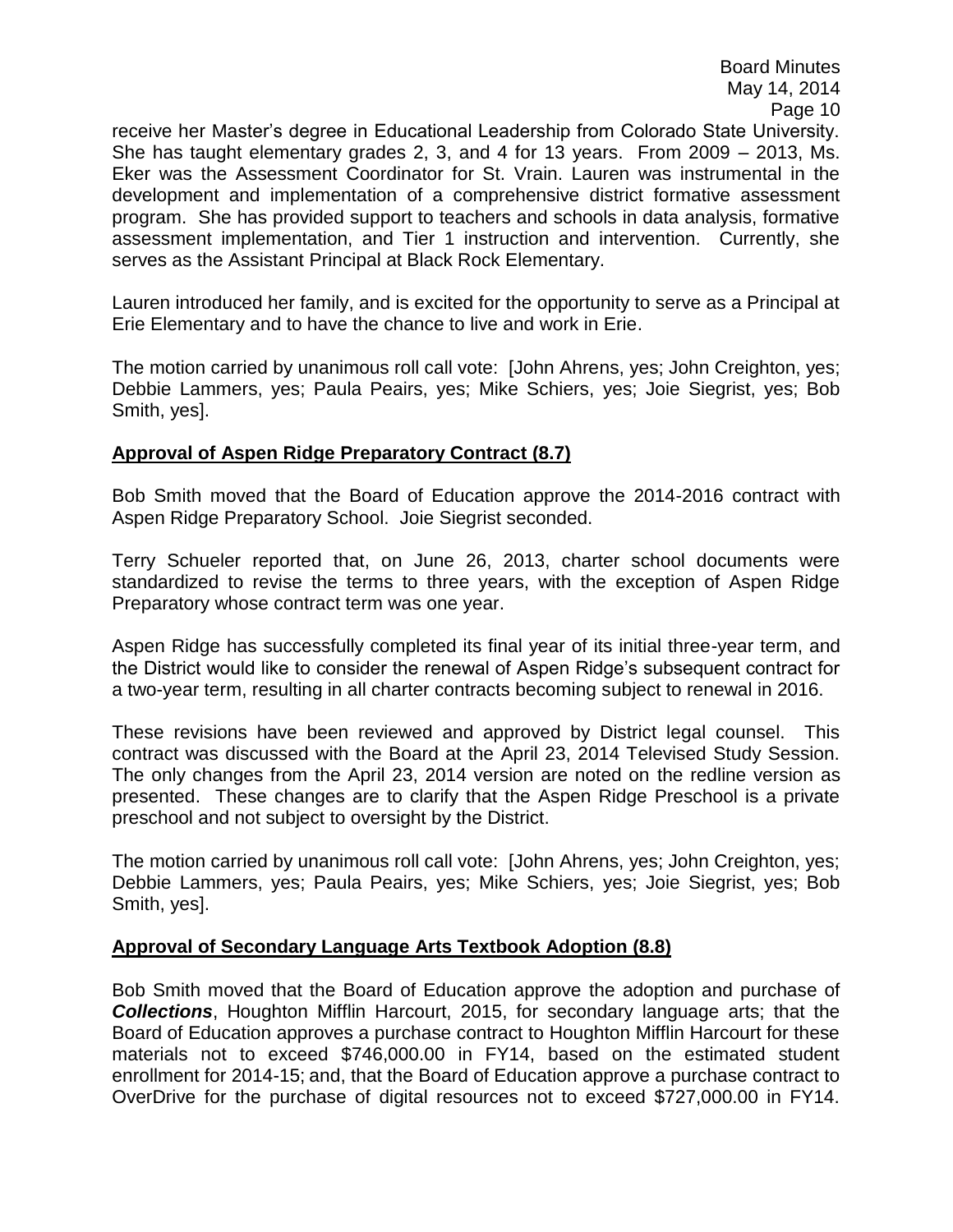John Ahrens seconded.

Kerin McClure was present to represent the Language Arts textbook adoption committee. During the fall of 2012, an instructional materials adoption committee made up of secondary teachers, a parent, a member of District Technology Services, and principals from across the District representing grades six through twelve was formed to evaluate secondary language arts programs, pilot the selected program, and recommend a program for adoption by the St. Vrain Valley Board of Education. The committee reviewed the Colorado Academic Standards, current District curriculum and current effective teaching practices in language arts. Utilizing these resources, they developed an evaluation form for secondary language arts programs.

Materials were solicited from five publishers for initial review and consideration, providing diversity in approaches and philosophy. Publisher presentations were conducted for two of the candidate programs and a final selection was made for the pilot. Nineteen teachers volunteered to pilot for the 2013-2014 school year representing District middle and high schools with sixth through eleventh grade Language Arts classes.

A public review of the pilot program was held at the Learning Services Center January 29, and February 3, 5, 10, 2014. The event was advertised in the Longmont Daily Times-Call, District Leadership Update, and on our District web page.

Kerin introduced the pilot teachers/committee members that were able to attend the Board meeting so that they could share their experiences of piloting the books. Kahle Charles was present to give more detail on the Overdrive software capabilities.

Board member Joie Siegrist thanked the committee for all the work they've done to test the textbooks. She also thanked the community for supporting the District with the passage of the mil levy override so that these books could be purchased.

Tori Teague reported that it has been 11 years since the District has had the money to purchase secondary Language Arts textbooks.

The motion carried by unanimous roll call vote: [John Ahrens, yes; John Creighton, yes; Debbie Lammers, yes; Paula Peairs, yes; Mike Schiers, yes; Joie Siegrist, yes; Bob Smith, yes].

### **Adoption of Fiscal Year 2015 Capital Reserve Budget (8.9)**

Joie Siegrist moved that the Board of Education approve the presented list of Fiscal Year 2015 Capital Reserve allocations. Debbie Lammers seconded.

Brian Lamer reported the Capital Reserve allocations presented follow the Capital Reserve Handbook that outlines the process and procedure for Capital Reserve fund allocations and the presented list reflected those identified recommendations.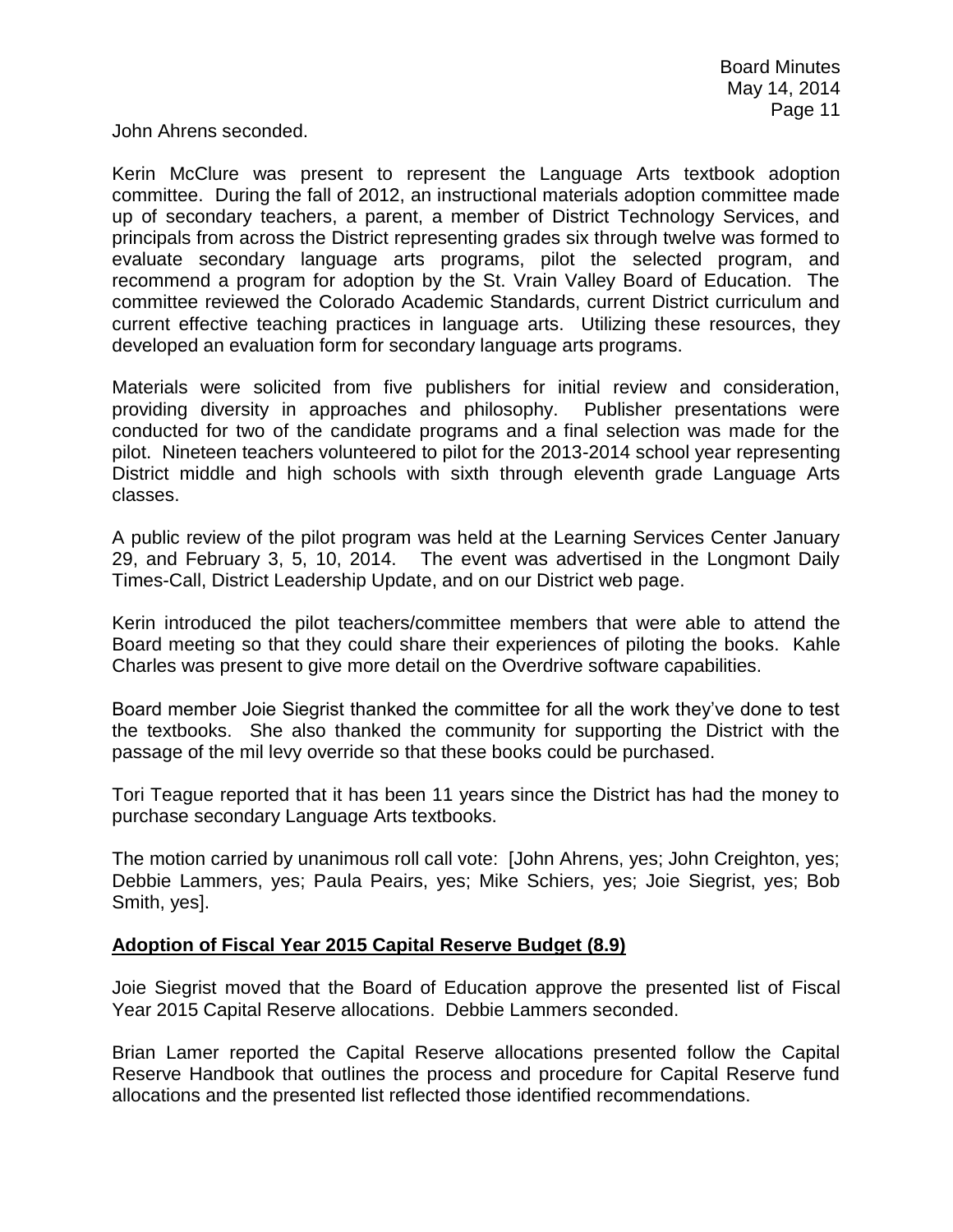Board members thanked Brian Lamer for his work on creating the Capital Reserve budget.

The motion carried by unanimous roll call vote: [John Ahrens, yes; John Creighton, yes; Debbie Lammers, yes; Paula Peairs, yes; Mike Schiers, yes; Joie Siegrist, yes; Bob Smith, yes].

#### **Approval of Ditch Relocation Agreement (8.10)**

Paula Peairs moved that the Board of Education approve a Ditch Relocation Agreement between the Niwot Ditch Company, Oscar Beckwith Ditch, South Flat Ditch companies, Newmark Merrill Mountain States, LLC, and the St. Vrain Valley School District, and further authorize the president of the Board of Education to sign the agreement. Debbie Lammers seconded.

Brian Lamer reported that this agreement will replace the current easement dated December 4, 1984, with the prior owner, CBL & Associates, Inc., to relocate the South Flat Ditch that runs across the Twin Peaks Mall. The new landowners will be relocating this ditch for redevelopment of the Twin Peaks Mall. The landowner intends to combine the two existing pipes into one pipe for all three ditches, and relocate the easement for the pipe. The pipe is jointly owned by the St. Vrain Valley School District, the City of Longmont and the ditch companies.

The motion carried by unanimous roll call vote: [John Ahrens, yes; John Creighton, yes; Debbie Lammers, yes; Paula Peairs, yes; Mike Schiers, yes; Joie Siegrist, yes; Bob Smith, yes].

### **Approval of Schedule of Student Fees, Board Policy JQ-E (8.11)**

Joie Siegrist moved that the Board of Education approve the changes to Board Exhibit JQ-E – Schedule of Student Fees. Paula Peairs seconded.

Connie Syferd reported that recommendations for fees to be charged for various courses provided within the District are suggested by building administrators annually. These fees are to be used for consumable products necessary for the success of the students enrolled in those particular courses.

Board members appreciated that these fees are looked at annually. The Board recommends that these policies be moved to Consent Items for the June 11, 2014 Regular Meeting after suggesting minor additional changes.

The motion carried by unanimous roll call vote: [John Ahrens, yes; John Creighton, yes; Debbie Lammers, yes; Paula Peairs, yes; Mike Schiers, yes; Joie Siegrist, yes; Bob Smith, yes].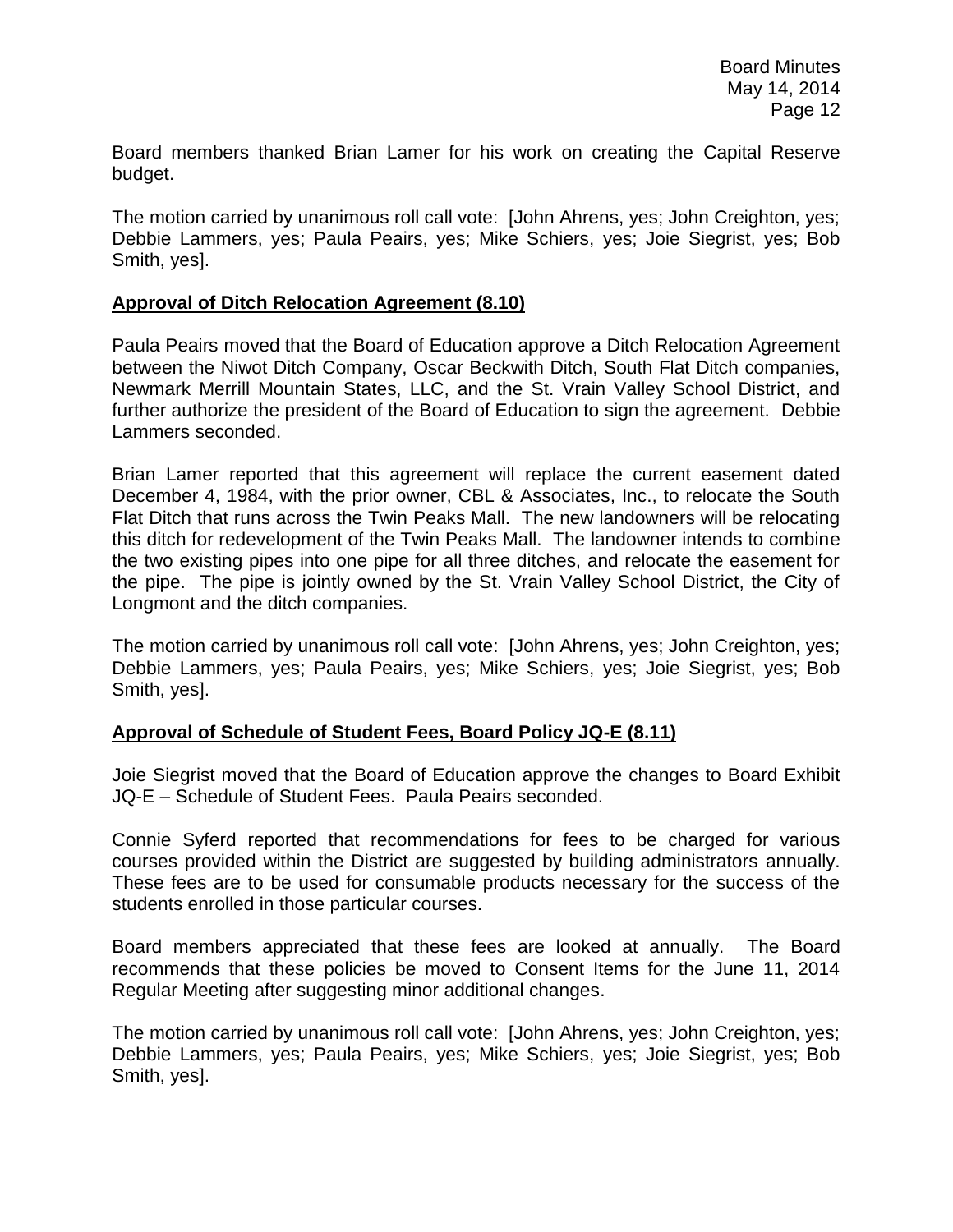### **DISCUSSION ITEMS (9.0)**

### **First Reading, Introduction, Board Policy/Regulation/Exhibit EBCB – Safety Drills and Exercises; EBCB-R – Safety Drills; New Exhibit EBCB-E – Record of Fire Evacuation Drill (9.1)**

Stacy Davis reported that revisions to these policies are necessary due to alignment with current practice, procedure, and applicable statutes and have been reviewed by District administration.

The Board recommends that these policies be moved to Consent Items for the June 11, 2014 Regular Meeting after suggesting minor additional changes.

### **First Reading, Introduction, Board Policy JLCE – First Aid and Emergency Medical Care (9.2)**

Stacy Davis reported that revisions to this policy are necessary due to alignment with current practice, procedure, and applicable statutes and have been reviewed by District administration.

The Board recommends that this policy be moved to Consent Items for the June 11, 2014 Regular Meeting after suggesting minor additional changes.

The Board thanked Stacy for attending the Board Policy Review Committee and for all the work she does throughout the year on safety and security.

### **Executive Summary on Board Policy Manual Overhaul Project (9.3)**

Board member Paula Peairs gave a summary report on the progress of the Board Policy Manual Overhaul Project.

The Board Policy Review Committee meets every Monday (excluding holidays that fall on Mondays) from 12:30 to 2:30 p.m. at the Educational Services Center, 395 South Pratt Parkway, in the Human Resources Conference Room. The public is welcome to attend those meetings and can call or email the Board of Education Secretary with questions at 303-682-7292 or steege\_barb@svvsd.org.

#### **EXECUTIVE SESSION**

Bob Smith moved to convene to Executive Session at 9:04 p.m. to determine the District's position in negotiations, CRS 24-6-402(4)(e) and, at 9:35 p.m. by unanimous acclamation, moved into a separate Executive Session for the purpose of discussing security measures, CRS 24-6-402(4)(d). Joie Siegrist seconded.